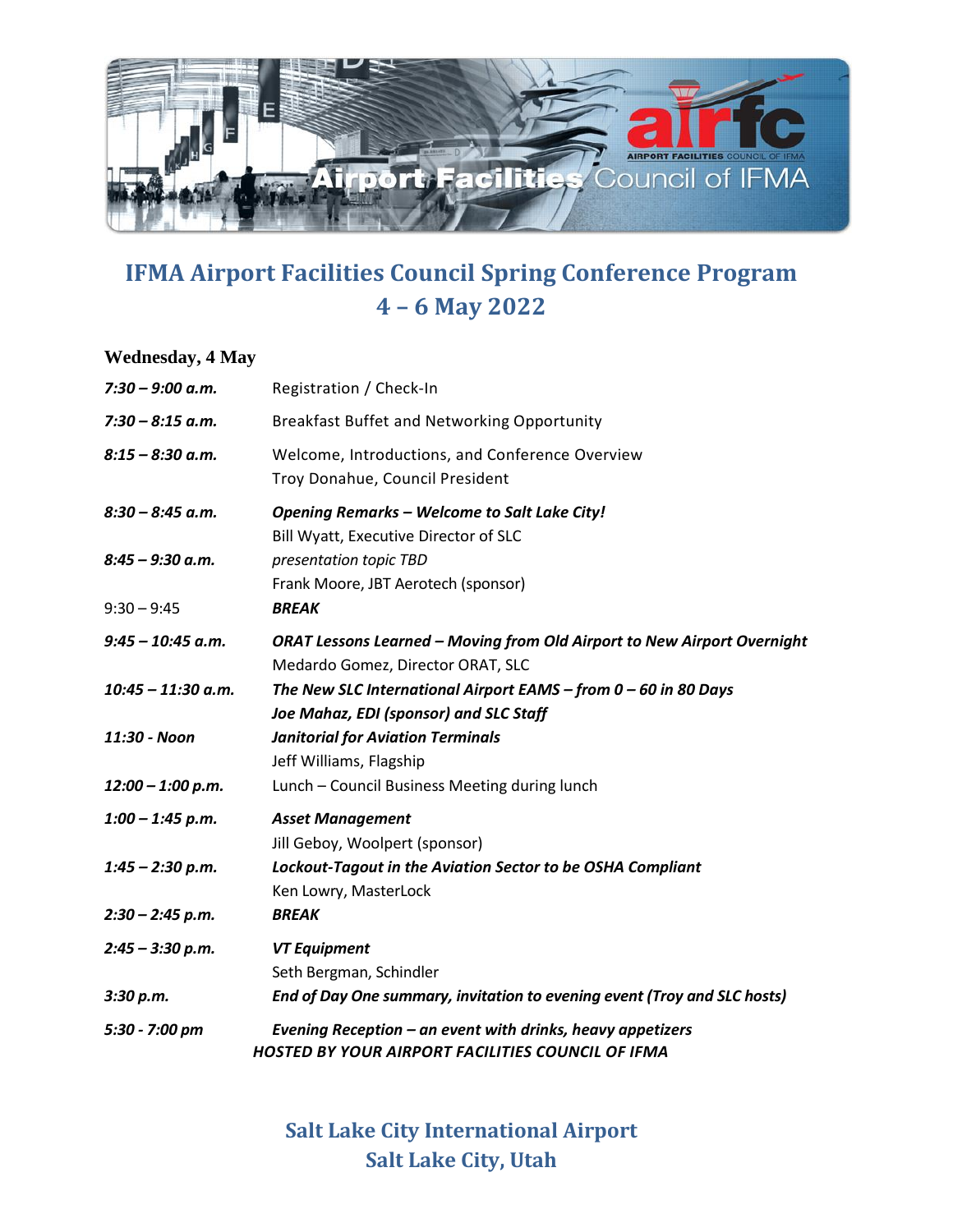

| Thursday, 5 May              |                                                                                                                                                                                                      |
|------------------------------|------------------------------------------------------------------------------------------------------------------------------------------------------------------------------------------------------|
| $7:30 - 9:00$ a.m.           | Registration / Check-In                                                                                                                                                                              |
| $7:30 - 8:00$ a.m.           | Breakfast Buffet and Networking Opportunity                                                                                                                                                          |
| $8:00 - 8:15$ a.m.           | Conference Day One Recap/Announcements<br>Troy Donahue, Council President                                                                                                                            |
| $8:15 - 09:15$ a.m.          | <b>BHS &amp; EDS</b><br>Jonah Thompson, Vanderlande                                                                                                                                                  |
| $9:15 - 10:00$ a.m.          | IAH Subway, IAH Central Utilities Plant Upgrade & Renovation, IAH Power<br><b>Generation, Central Utilities Plant O&amp;M, HVAC O&amp;M</b><br>Scott Hill, Director of Maintenance, Houston Airports |
| $10:00 - 10:15$ a.m.         | <b>BREAK</b>                                                                                                                                                                                         |
| $10:15 - 11:15$ a.m.         | <b>Social Media Influence</b>                                                                                                                                                                        |
| $11:15 - 12:00$ noon         | Nancy Volmer, Communications Director, Salt Lake City International Airport<br><b>Wildlife on the Airfield</b><br><b>SLC Operations Wildlife Division</b>                                            |
| 12:00 noon - 1:00 p.m. LUNCH |                                                                                                                                                                                                      |
| $1:00 - 1:15$ p.m.           | <b>PREPARATORY REMARKS FOR AIRPORT TOUR</b>                                                                                                                                                          |
|                              | <b>INSTRUCTIONS ABOUT THE COUNCIL NIGHT OUT EVENT</b>                                                                                                                                                |
| $1:15 - 4:15$ p.m.           | Airport Tours / Return to Hotel                                                                                                                                                                      |
|                              | New Airport - Behind the Scenes                                                                                                                                                                      |
| 5:00 p.m.                    | Meet in Hotel Lobby for Busses to COUNCIL NIGHT OUT!!                                                                                                                                                |
|                              | Salt Lake Bees Game - Local AAA Angels Affiliated Baseball Team                                                                                                                                      |

**Salt Lake City International Airport Salt Lake City, Utah**